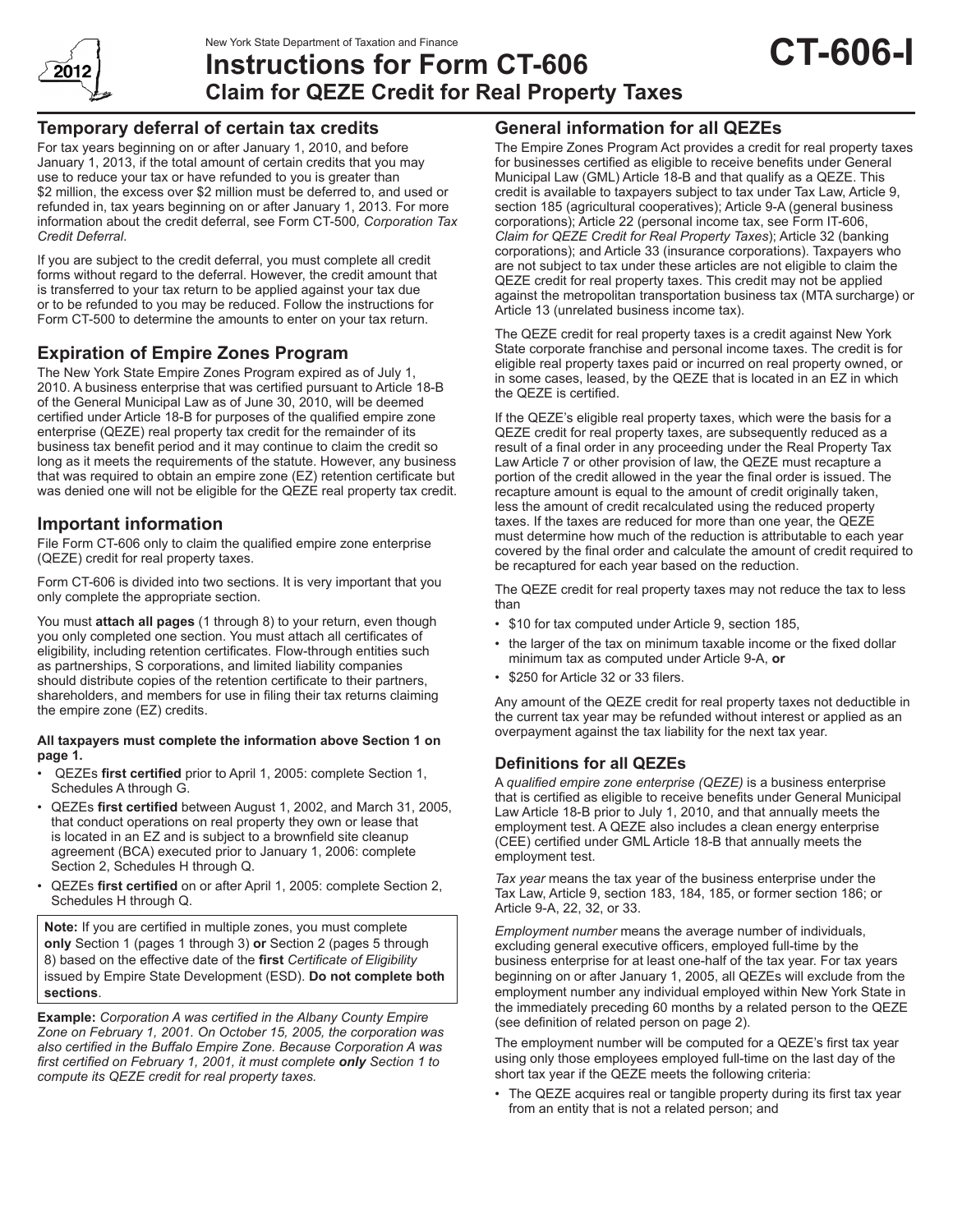#### **Page 2** of 9 **CT-606-I** (2012)

- The QEZE has at least 190 full-time employees on the last day of the tax year, substantially all of whom were previously employed by the entity from which the taxpayer purchased its assets; and
- The QEZE has a first tax year of not more than seven months.

The term *related person* means a related person as defined in Internal Revenue Code (IRC) section 465(b)(3)(C) or an entity that would have qualified as a related person if it had not been dissolved, liquidated, merged with another entity, or otherwise ceased to exist or operate.

The information below represents the Internal Revenue Service (IRS) interpretation of the definition of related persons in the IRC section 465(b)(3)(C) as contained in IRS Publication 925, *Passive Activity and At-Risk Rules*. When preparing your tax return, you should refer to section 465(b)(3)(C) to see if the definition of related persons has been amended.

*Related persons* include the following:

- Members of a family, but only an individual's brothers and sisters, half-brothers and half-sisters, a spouse, ancestors (parents, grandparents, etc.), and lineal descendants (children, grandchildren, etc.)
- Two corporations that are members of the same controlled group of corporations determined by applying a 10% ownership test
- The fiduciaries of two different trusts, or the fiduciary and beneficiary of two different trusts, if the same person is the grantor of both trusts
- A tax-exempt educational or charitable organization and a person who directly or indirectly controls it (or a member of whose family controls it)
- A corporation and an individual who owns directly or indirectly more than 10% of the value of the outstanding stock of the corporation
- A trust fiduciary and a corporation of which more than 10% in value of the outstanding stock is owned directly or indirectly by or for the trust or by or for the grantor of the trust
- The grantor and fiduciary, or the fiduciary and beneficiary, of any trust
- A corporation and a partnership if the same persons own over 10% in value of the outstanding stock of the corporation and more than 10% of the capital interest or the profits interest in the partnership
- Two S corporations if the same persons own more than 10% in value of the outstanding stock of each corporation
- An S corporation and a regular corporation if the same persons own more than 10% in value of the outstanding stock of each corporation
- A partnership and a person who owns directly or indirectly more than 10% of the capital or profits of the partnership
- Two partnerships if the same persons directly or indirectly own more than 10% of the capital or profits of each
- Two persons who are engaged in business under common control
- An executor of an estate and a beneficiary of that estate

To determine the direct or indirect ownership of the outstanding stock of a corporation, apply the following rules:

- 1. Stock owned directly or indirectly by or for a corporation, partnership, estate, or trust is considered owned proportionately by or for its shareholders, partners, or beneficiaries.
- 2. Stock owned directly or indirectly by or for an individual's family is considered owned by the individual. The family of an individual includes only brothers and sisters, half-brothers and half-sisters, a spouse, ancestors, and lineal descendants.
- 3. Any stock in a corporation owned by an individual (other than by applying rule 2) is considered owned directly or indirectly by the individual's partner.

When applying rule 1, 2, or 3, stock considered owned by a person under rule 1 is treated as actually owned by that person. However, if a person constructively owns stock because of rule 2 or 3, he or she does not own the stock for purposes of applying either rule 2 or 3 to make another person the constructive owner of the same stock.

*General executive officers* are the chairman, president, vice president, secretary, assistant secretary, treasurer, assistant treasurer, comptroller, and any other officer charged with the general affairs of the corporation. A *general executive officer* is, therefore, an appointed or elected officer of the corporation having company‑wide authority with respect to assigned functions or responsibility for an entire division of the company.

*Full‑time employment* means a job consisting of at least 35 hours per week or two or more jobs that together constitute the equivalent of a job of at least 35 hours per week. A seasonal business (a business that regularly operates for less than an entire tax year, such as a ski resort) that employs individuals full-time for at least three months of continuous duration may include these individuals in the employment number if they are working in a job consisting of at least 35 hours per week.

*Eligible real property taxes* refers to taxes for the current tax year imposed on real property located in an EZ in which the QEZE is certified, provided that

- the property is owned by the QEZE,
- the taxes become a lien on the property in a tax year in which the owner is certified and qualifies as a QEZE, and
- the owner paid the real property taxes, or a tenant paid the real property taxes. If a tenant paid the real property taxes, the owner may take the credit for those taxes paid by the tenant if the tenant does not qualify as a QEZE or if the taxes do not constitute eligible real property taxes for the tenant (see *Lessees* below).

The term *tax* means a charge imposed on real property by or on behalf of a county, city, town, village, or school district for municipal or school district purposes, provided that the charge is levied for the general public welfare by the proper taxing authorities at a like rate against all property in the territory over which such authorities have jurisdiction, and provided that where taxes are levied pursuant to Real Property Tax Law Article 18 or 19, the property must have been taxed at the rate determined for the class in which it is contained, as provided by such Article 18 or 19, whichever is applicable. The term *tax* does not include a charge for local benefits, including any portion of that charge that is properly allocated to the costs attributable to maintenance or interest, when (1) the property subject to the charge is limited to the property that benefits from the charge, or (2) the amount of the charge is determined by the benefit to the property assessed, or (3) the improvement for which the charge is assessed tends to increase the property value.

This definition of the term *tax* is effective for tax years beginning on or after January 1, 2010, and for all tax returns previously filed that are still open for refund or assessment under the statute of limitations. However, for tax years beginning before January 1, 2010, charges properly allocated to the costs attributable to maintenance or interest may be included in tax for purposes of this credit.

**Lessees –** Eligible real property taxes include taxes paid by a QEZE that is a lessee if

- the taxes are paid under a written lease agreement executed or amended on or after June 1, 2005;
- the taxes become a lien on the property during a tax year in which the lessee is both certified and a QEZE; and
- the lessee made direct payment to the taxing authority and has received a receipt for the payment from the authority.

**Payment in lieu of taxes (PILOT) payments –** Eligible real property taxes include PILOT payments made by the QEZE to the state, a municipal corporation, or a public benefit corporation. PILOT payments made by the QEZE under a written agreement executed or amended on or after January 1, 2001, are not eligible real property taxes in any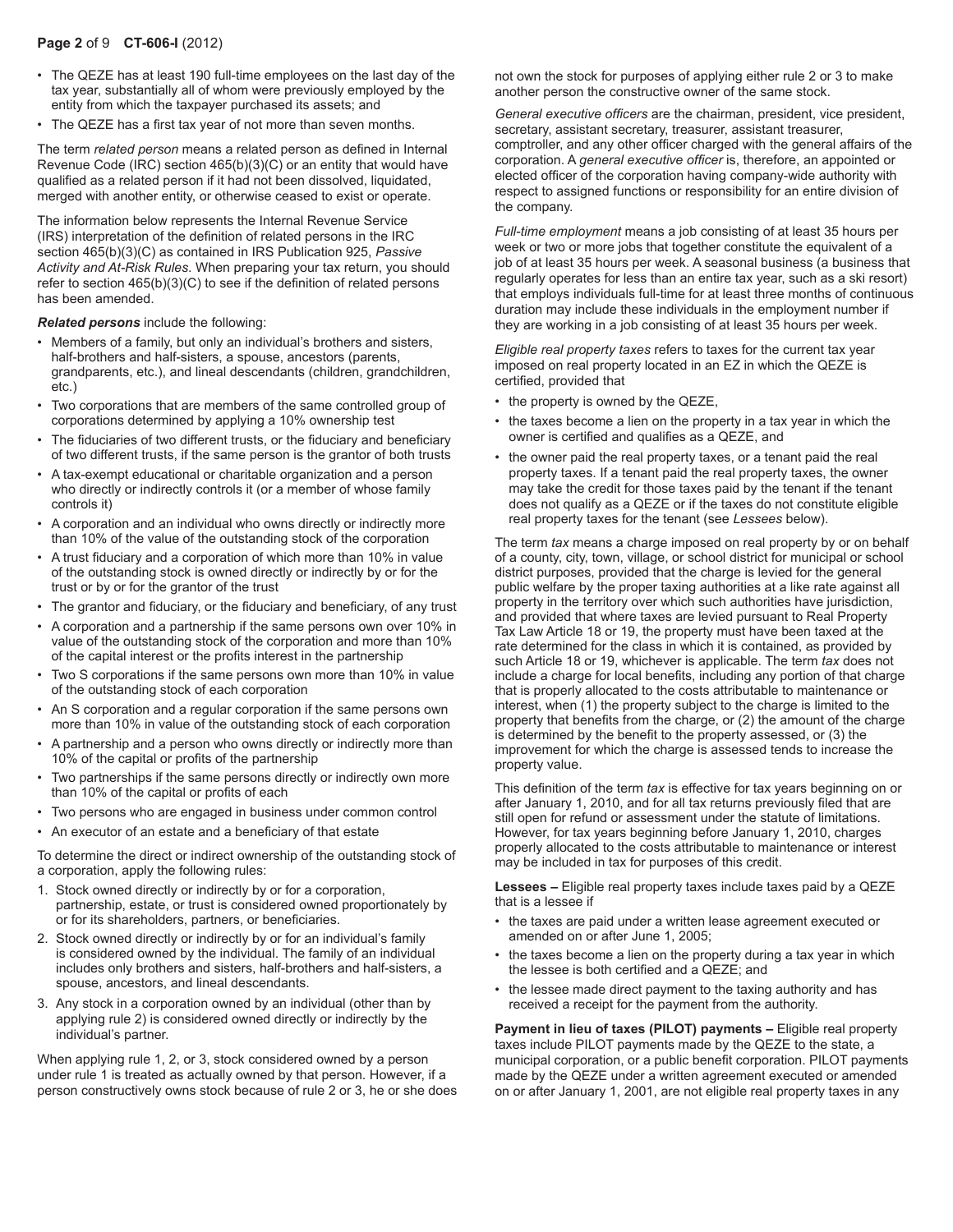tax year beginning on or after January 1, 2005, to the extent that the payment exceeds

- the greater of the basis for federal income tax purposes on the certification date of real property (including buildings and structural components of buildings) owned by the QEZE and located in EZs for which it is certified or the basis on the last day of the tax year multiplied by
- the county's full-value tax rate (see *Full-value tax rates by county* below for these rates),
- divided by 1,000.

**Note:** The basis is calculated without regard to depreciation. If the basis is adjusted or reduced pursuant to any IRC provisions, the QEZE may petition the Tax Department, Department of Economic Development (DED), and Office of Real Property Services (ORPS) to disregard the adjustment or reduction for purposes of this calculation.

| County                                                                                                                                                                                                                                                                                                                                     | Overall<br>tax rate      | County              | Overall<br>tax rate | County          | Overall<br>tax rate |  |  |
|--------------------------------------------------------------------------------------------------------------------------------------------------------------------------------------------------------------------------------------------------------------------------------------------------------------------------------------------|--------------------------|---------------------|---------------------|-----------------|---------------------|--|--|
| Albany                                                                                                                                                                                                                                                                                                                                     | 27.70                    | Hamilton            | 14.40               | Rockland        | 30.90               |  |  |
| Allegany                                                                                                                                                                                                                                                                                                                                   | 48.90                    | Herkimer            | 25.40               | St. Lawrence    | 33.60               |  |  |
| <b>Broome</b>                                                                                                                                                                                                                                                                                                                              | 37.60                    | Jefferson           | 19.50               | Saratoga        | 20.80               |  |  |
| Cattaraugus                                                                                                                                                                                                                                                                                                                                | 35.90                    | Lewis               | 25.20               | Schenectady     | 33.20               |  |  |
| Cayuga                                                                                                                                                                                                                                                                                                                                     | 30.60                    | Livingston          | 35.20               | Schoharie       | 31.20               |  |  |
| Chautauqua                                                                                                                                                                                                                                                                                                                                 | 33.50                    | Madison             | 31.40               | Schuyler        | 29.00               |  |  |
| Chemung                                                                                                                                                                                                                                                                                                                                    | 34.20                    | Monroe              | 39.70               | Seneca          | 33.70               |  |  |
| Chenango                                                                                                                                                                                                                                                                                                                                   | 34.80                    | Montgomery          | 35.80               | Steuben         | 37.10               |  |  |
| Clinton<br>29.10                                                                                                                                                                                                                                                                                                                           |                          | Nassau*             | 28.90               | Suffolk         | 20.20               |  |  |
| Columbia                                                                                                                                                                                                                                                                                                                                   | 20.70                    |                     | 38.40               | Sullivan        | 28.60               |  |  |
| Cortland                                                                                                                                                                                                                                                                                                                                   | 39.80                    |                     | 31.50               | Tioga           | 32.90               |  |  |
| Delaware                                                                                                                                                                                                                                                                                                                                   | 22.60                    |                     | 36.80               | <b>Tompkins</b> | 31.70               |  |  |
| <b>Dutchess</b>                                                                                                                                                                                                                                                                                                                            | 24.40                    | Ontario             | 28.40               | Ulster          | 26.20               |  |  |
| Erie                                                                                                                                                                                                                                                                                                                                       | 33.00                    | Orange              | 29.40               | Warren          | 15.80               |  |  |
| <b>Essex</b>                                                                                                                                                                                                                                                                                                                               | 17.10                    | Orleans             | 41.40               | Washington      | 23.50               |  |  |
| Franklin                                                                                                                                                                                                                                                                                                                                   | 21.60<br>39.60<br>Oswego |                     |                     | Wayne           | 36.20               |  |  |
| Fulton                                                                                                                                                                                                                                                                                                                                     | 29.80                    | Otsego<br>20.90     |                     | Westchester     | 26.30               |  |  |
| Genesee                                                                                                                                                                                                                                                                                                                                    | 38.30                    | Putnam<br>27.60     |                     | Wyoming         | 33.40               |  |  |
| Greene                                                                                                                                                                                                                                                                                                                                     | 21.70                    | Rensselaer<br>30.20 |                     | Yates           | 23.30               |  |  |
| New York City by class*<br>7.50                                                                                                                                                                                                                                                                                                            |                          |                     |                     |                 |                     |  |  |
| 42.26                                                                                                                                                                                                                                                                                                                                      |                          |                     |                     |                 |                     |  |  |
| 56.84                                                                                                                                                                                                                                                                                                                                      |                          |                     |                     |                 |                     |  |  |
|                                                                                                                                                                                                                                                                                                                                            |                          |                     |                     |                 |                     |  |  |
| * New York City and Nassau County have a four-class property tax<br>system (class 1: 1-3 family residential; class 2: apartment; class 3:<br>utility equipment; and class 4: all other property). It was not possible to<br>determine a countywide class-specific rate for Nassau County due to the<br>complexity of taxing jurisdictions. |                          |                     |                     |                 |                     |  |  |

**Full-value tax rates by county**

## **Instructions for corporations (other than New York S corporations)**

If you are a corporation (other than a New York S corporation) that is eligible for the QEZE credit for real property taxes, and you are not claiming any other QEZE tax credits from flow-through entities (such as partnerships), complete either Section 1 or Section 2, and transfer the amount of credit or net recapture to your corporation franchise tax return, as instructed.

If you are a corporation that is a QEZE and eligible for this credit, and you also have QEZE credits for real property taxes from a partnership that is a QEZE, complete Form CT-606 as instructed above, and complete Form CT-604-CP, *Claim for QEZE Credit for Real Property Taxes and QEZE Tax Reduction Credit for Corporate Partners*, to compute the credits from the partnership. Add the total QEZE credit for real property taxes from both forms, and enter the result in the Form CT-606 credit box on your franchise tax return.

## **Instructions for corporate partners**

Use Form CT-604-CP if you are receiving flow-through credits from a partnership. Your partnership will provide you with the information you need to calculate these credits.

## **Instructions for New York S corporations**

If you are a New York S corporation, compute the QEZE credit for real property taxes using either Section 1 or Section 2, and provide your shareholders with their pro rata share of the credit or net recapture.

Complete Form CT-606 as follows:

- 1. Complete **either** Section 1 **or** Section 2, whichever is applicable. If Section 1 is applicable, **do not** complete Schedule E. If Section 2 is applicable, **do not** complete Schedule O.
- 2. Transfer any positive amount on line 21 or line 55 to Form CT‑34‑SH, *New York S Corporation Shareholders' Information Schedule,* and provide your shareholders with their pro rata share of this amount.

If there is a negative amount (net recapture) on line 19 or line 55, transfer that amount as a positive number to Form CT-34-SH.

If you are a corporate partner passing on to your shareholders credit from a partnership and you are not passing credit earned by you, **do not** complete this form. Instead, the S corporation must use Form CT-34-SH to report the real property tax credit flowed through from the partnership to the S corporation. Each individual shareholder can then compute the QEZE credit for real property taxes on Form IT-606, which is for personal income taxpayers.

## **Instructions for shareholders of New York S corporations**

Shareholders of New York S corporations **do not file** this form. Use Form IT-606 to claim your credit if you are an individual, estate, or trust. Your S corporation will provide you with your pro rata share of the real property tax credit.

# **Section 1 – For QEZEs first certified prior to April 1, 2005**

Complete Section 1 **only** if the QEZE was first certified **prior to** April 1, 2005. Do not complete Section 2.

QEZEs first certified between August 1, 2002, and March 31, 2005, that conduct operations on real property they own or lease that is located in an EZ and is subject to a BCA executed prior to January 1, 2006: **do not** complete this section. Instead, complete Section 2, Schedules H through Q.

#### **Eligibility for QEZEs first certified prior to April 1, 2005**

A business enterprise that was first certified as eligible to receive benefits under GML Article 18‑B prior to April 1, 2005, is a QEZE during its business tax benefit period if in those tax years the business enterprise meets the annual employment test.

The amount of the credit is the product of

- the benefit period factor,
- the employment increase factor, and
- the eligible real property taxes paid or incurred by the QEZE during the current tax year.

Taxpayers first certified under GML Article 18-B on or after August 1, 2002, are subject to a limitation on the amount of QEZE real property tax credit which may be claimed.

The credit limitation is the greater of the employment increase limitation or the capital investment limitation. Any taxpayer first certified before August 1, 2002, is not subject to this limitation in any year of the business tax benefit period. **The limitation is computed on Worksheet B on page 6.**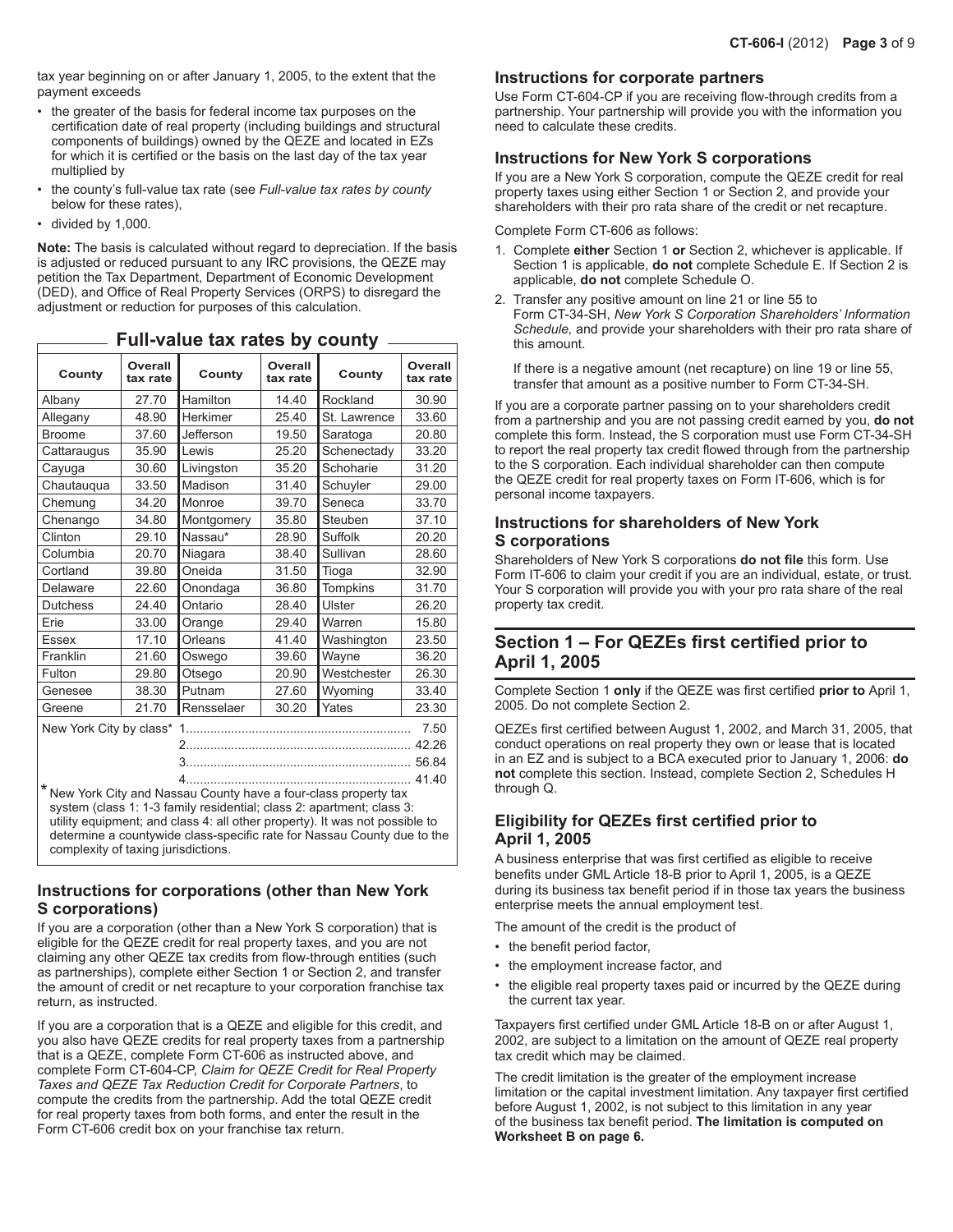## **Schedule A – Employment test for QEZEs first certified prior to April 1, 2005**

Complete Schedule A to determine if you meet the annual employment test. If you marked *No* on either line 3 or line 6, you do **not** qualify for the QEZE credit for real property taxes for the current tax year. **Do not** complete the rest of this form **unless** you are required to recapture QEZE real property tax credit from a prior year. To compute a recapture, complete Worksheet A.

Refer to *Definitions for all QEZEs* on page 1 when computing the employment test.

The *employment test* will be met for a tax year if the business enterprise's employment number in all EZs, whether the business enterprise is certified there or not, equals or exceeds its employment number in all EZs in the base period; and the business enterprise's employment number in New York State outside all EZs in the tax year equals or exceeds its employment number in New York State outside all EZs in the base period. For information as to whether your business enterprise has employees in an EZ in which your business enterprise is not certified, you may contact ESD.

There are additional employment test requirements for businesses with a base period of zero years or zero employment in the base period (see below).

If there is a change in zone boundaries or if the QEZE is in a newly designated zone, the QEZE will compute its employment test as if the boundaries of the revised or newly designated zone existed during its base period and test year. If a business moves to a location that later becomes part of an EZ, the employment number is computed as if the business was located in the zone during its base period and test year.

If a business relocates to an EZ from a business incubator facility operated by a municipality or by a public or private not-for-profit entity, the QEZE will compute its employment test as if it were located in the EZ during the base period. A *business incubator facility* provides business support services or space, or both, to newly established enterprises.

*Test date* is the later of July 1, 2000, or the date prior to July 1, 2010, on which the business enterprise was **first certified** under GML Article 18‑B. Subsequent certifications will not change the test date.

*Test year* is the last tax year **ending before the test date**. If a business enterprise does not have a tax year that ends before the test date, the enterprise will be deemed to have a test year that will be either the last calendar year ending before its test date, or, if the enterprise is a fiscal filer, the test year will be the fiscal year ending before its test date.

*Base period* is the five tax years immediately preceding the test year. If your QEZE has fewer than five years preceding the test year, then your base period is the smaller set of years. If you are a business enterprise in your first tax year of doing business in New York State, your base period is zero years.

*Employment increase factor* is an amount that cannot exceed 1.0, but that is the greater of the following:

- 1. the excess of the QEZE's employment number in EZs in which the QEZE is certified for the current tax year over the QEZE's test year employment number in those zones, divided by the QEZE's test year employment number in those zones; **or**
- 2. the excess of the QEZE's employment number in the EZs in which it is certified for the current tax year over the QEZE's test year employment number in those zones, divided by 100.

*Business tax benefit period* means either the first 15 tax years beginning on or after January 1, 2001 (if your test date occurred on or before December 31, 2001), or the 15 tax years after your test year (if your test date occurred on or after January 1, 2002). See *new business* definition below for exception.

However, owners of qualified investment projects (as defined under GML section 957(s)) that have been approved by the Commissioner of Economic Development, will be allowed an additional business tax benefit period of ten years for purposes of the QEZE credit for real property taxes. For these owners, the business tax benefit period is extended to include an additional ten tax years starting with the tax year in which the business enterprise's benefit period commencement date occurs (but only for those years in which the employment test is met).

The benefit period commencement date is determined by an election made by the business enterprise on its report for the tax year which includes the date of certification of the business enterprise at the location of the qualified investment project. The business enterprise can elect either (A) the business enterprise's date of certification under GML Article 18-B at the location of the qualified investment project or (B) the date when property constituting a qualified investment project is first placed in service. If you choose to make the election under B, attach a statement. If no election is made, the benefit period commencement date will be A as described above.

If a QEZE that is an owner of a qualified investment project is also approved by the Commissioner of Economic Development as the owner of a significant capital investment project (as defined under GML section 957(t)), the business tax benefit period is increased to include an additional ten tax years beginning with the tax year in which the significant capital investment project is placed in service. The property must be placed in service during the business enterprise's business tax benefit period as described above.

If a QEZE is an owner of a qualified investment project, a significant capital investment project, or both, the business tax benefit period may extend beyond ten years.

*Benefit period factor* is a number from zero to one, based on the tax year of the business tax benefit period, that is designed to phase out the benefit in the last five years of the business tax benefit period. (See Form CT-606, page 2, *Benefit period factor table*.)

For an owner of a qualified investment project or a significant capital investment project, the benefit period factor will be 1.0 during the entire business tax benefit period.

### **Additional employment test requirements for businesses with a base period of zero years or zero employment in the base period**

For a business enterprise first **certified prior to August 1, 2002**, if the base period is zero years or the base period employment is zero, and the enterprise is similar in ownership and operation to an existing or previously existing taxpayer, it can continue to access QEZE benefits only if the enterprise was formed for a valid business purpose and not solely to gain EZ benefits.

*Valid business purpose* means one or more business purposes, other than the avoidance or reduction of taxation, which alone or combined are the primary motivation for some business activity or transaction that changes the economic position of the taxpayer in a meaningful way (apart from tax effects). The economic position of the taxpayer includes an increase in the market share of the taxpayer, or the entry by the taxpayer into new business markets.

For a business enterprise first **certified on or after August 1, 2002, and before April 1, 2005**, if the base period is zero years and the employment number in the zone is greater than zero in a tax year, then the enterprise meets the employment test **only** if it qualifies as a new business.

*New business* means any business entity, except one that is substantially similar in operation and in ownership to a business entity taxable, or previously taxable, under Tax Law, Article 9, section 183, 184, 185, or 186; Article 9-A, 32, or 33; former Article 23 (or that would have been subject to Article 23 as this article was in effect January 1, 1980); or the income (or losses) of which is (or was) included under Article 22.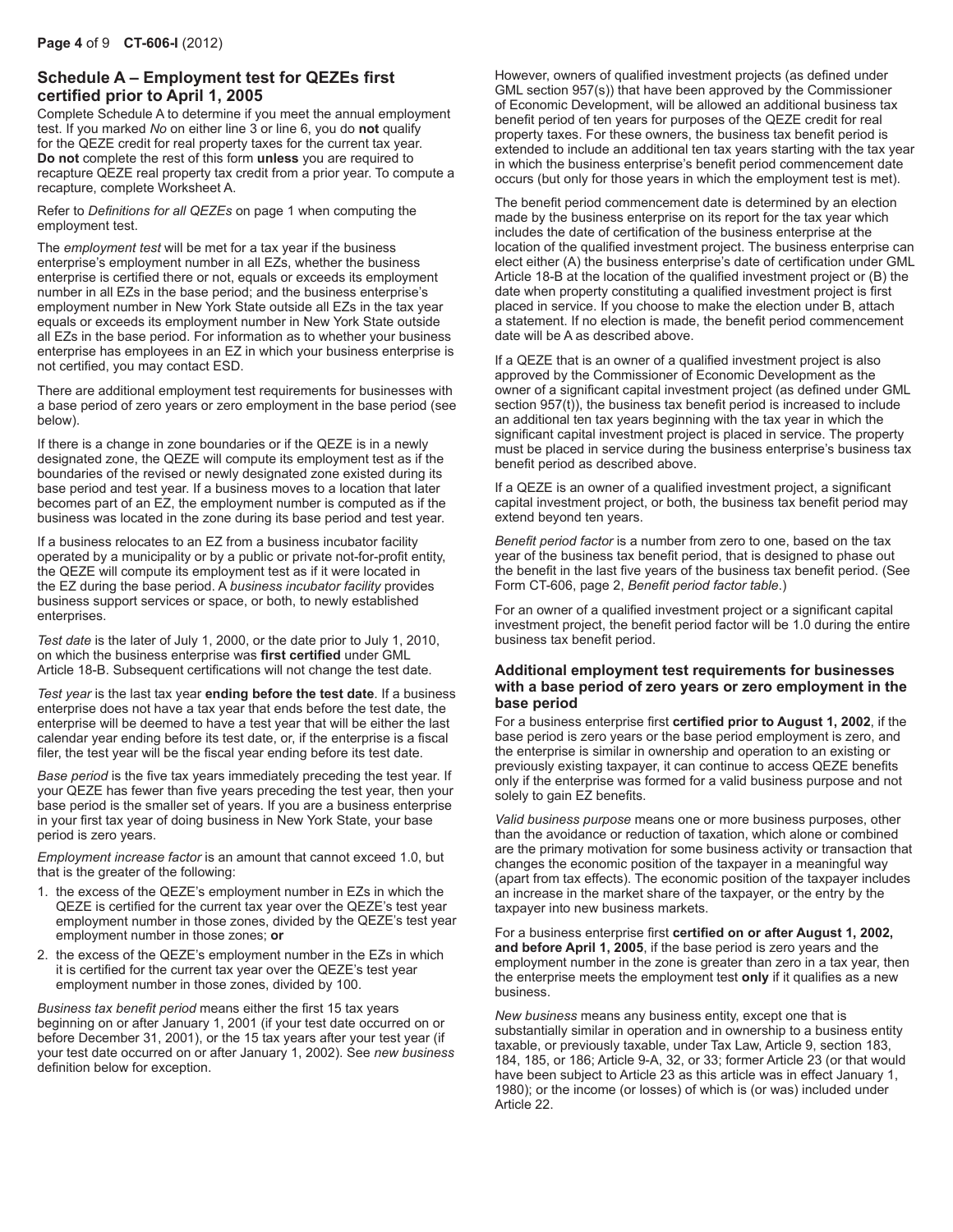A business enterprise that is approved by the Commissioner of Economic Development as the owner of a qualified investment project or a significant capital investment project will be considered a new business for purposes of the QEZE credit for real property taxes if it:

- has a base period of zero years;
- has placed property (or a project that includes such property) in service which comprises the qualified investment project or significant investment project; and
- is certified by December 31, 2007.

For tax years beginning on or after January 1, 2005, a business that is identical in ownership and operation to an existing taxpayer will meet the new business test if the businesses are operating in different counties in the state. The new business **must use the remaining business tax benefit period** of the existing identical taxpayer.

#### **Part 1 – EZ employment**

Compute your employment number within all EZs, whether certified in all zones or not, for the current tax year and the five-year base period. When computing this number, first exclude all employees who were not employed by the QEZE for at least one-half of the tax year.

For purposes of these instructions, all references to *current tax year*  mean the tax year covered by this claim.

**Line 1 –** For each date specified of the current tax year, enter the number of full-time employees, excluding general executive officers, located within any EZ whether the QEZE is certified in the EZ or not. Divide the total number of full-time EZ employees for the current tax year by the number of the dates occurring during the current tax year (even if you had no employees on those dates) to obtain the current tax year employment number. Make no entries for any dates that did not occur during your tax year. Do not include those dates in the calculation.

**Line 2 –** For each date specified of the base period, enter the number of full-time employees, excluding general executive officers, located within any EZ whether the QEZE is certified in the EZ or not. Divide the total number of full-time EZ employees for each date specified of the five‑year base period by the number of dates occurring during the five-year base period (even if you had no employees on those dates) to obtain the base period employment number. Make no entries for any dates prior to the date you began business in New York, and do not include those dates in the calculation.

**Example:** *A QEZE that is a calendar-year filer begins business in New York on April 1, 2001, and is first certified on January 1, 2003. The QEZE's test date is January 1, 2003. The test year is the tax year ending December 31, 2002. The base period is April 1, 2001 - December 31, 2001, a short tax year. Since March 31, 2001, does not occur during this enterprise's base period, no entry is made for this date. The QEZE has no employees on June 30, 2001. It hires three employees on July 1, 2001. The QEZE will compute its total number of full‑time employees within all EZs in the base period as follows:*

| Base period       |                                                                       | Tax year ending | Mar 31 | June $30$ | Sept 30 | Dec 31 | Total |
|-------------------|-----------------------------------------------------------------------|-----------------|--------|-----------|---------|--------|-------|
| employment number |                                                                       | $(mm-vv)$       |        |           |         |        |       |
| a                 | Number in base year 1                                                 | $12 - 01$       |        | Ω         | 3       | 3      | 6     |
| b                 | Number in base year 2                                                 |                 |        |           |         |        |       |
| с                 | Number in base year 3                                                 |                 |        |           |         |        |       |
| d                 | Number in base year 4                                                 |                 |        |           |         |        |       |
| e                 | Number in base year 5                                                 |                 |        |           |         |        |       |
|                   | Total number of full-time employees within all EZs in the base period |                 |        |           |         |        |       |

*In this example, the employment number within all EZs in the base period is 2 (six divided by three) because the QEZE divides the total number of full-time EZ employees by the number of dates that occurred in the QEZE's base period. The base period in this instance was one short tax year.*

**Line 3 –** The EZ current tax year employment number (line 1) must equal or exceed the EZ base period employment number (line 2) to qualify for the QEZE credit for real property taxes. If you marked *No,* you **do not** qualify for this credit. **Do not** complete the rest of this form **unless** you are required to recapture QEZE real property tax credit from a prior year. To compute a recapture, complete Worksheet A.

## **Part 2 – New York State employment outside all EZs**

Complete Part 2 in the same manner as you completed Part 1; however, include only those employees who are located outside all EZs but within New York State. When computing this number, first exclude all employees who were not employed by the QEZE for at least one-half of the tax year.

**Line 6 –** The employment number in New York State outside all EZs for the current tax year (line 4) must equal or exceed the employment number in New York State outside all EZs in the base period (line 5) to qualify for the QEZE credit for real property taxes. If you marked *No,* you **do not** qualify for this credit. **Do not** complete the rest of this form **unless** you are required to recapture the QEZE credit for real property taxes from a prior year. To compute a recapture, complete Worksheet A.

## **Schedule B – Computation of test year employment number within the EZs in which you are certified**

**Line 7 –** Divide the total number of full-time employees within the EZs for your test year by the number of the dates occurring during the year (even if you had no employees on those dates) to obtain your test year employment number. Make no entries for any dates that did not occur during your test year. Do not include those dates in the calculation. Include only the employees working within EZs in which you are certified that were employed by the QEZE for at least one‑half of the tax year.

# **Schedule C – Employment increase factor**

The employment increase factor cannot exceed 1.0. If your test year employment number is zero, and your current tax year employment number is greater than zero, your employment increase factor is 1.0.

**Line 8 –** Include on this line the current tax year employment number in the EZs in which you are certified.

**Note:** If you have employment in an EZ in which you are not certified, your current tax year employment number will not be the same as the number computed on line 1. For purposes of this calculation, include only those employees working in EZs in which you are certified that were employed by the QEZE for at least one-half of the tax year.

## **Schedule D – Computation of QEZE credit for real property taxes for QEZEs first certified prior to April 1, 2005**

**Line 16 –** See page 2 for a definition of eligible real property taxes. **Attach copies of all real property tax bills (including school tax bills) that are the basis for your QEZE credit.** If the real property taxes include PILOT payments, attach a copy of the PILOT agreement. If you are a lessee claiming the real property tax credit on leased property, attach a copy of the lease.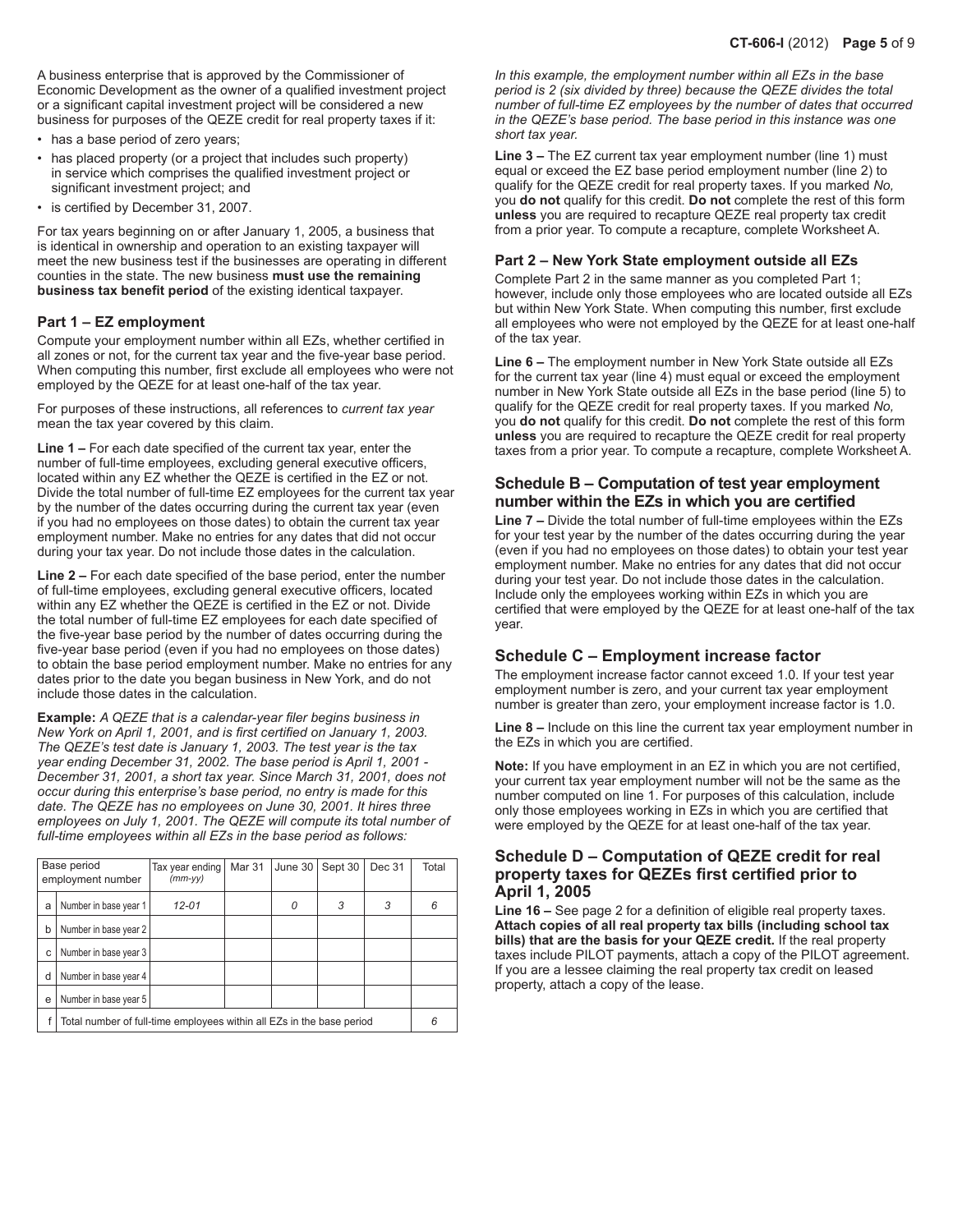#### **Page 6** of 9 **CT-606-I** (2012)

**Line 18 –** If the QEZE's eligible real property taxes, which were the basis for a credit previously claimed, are subsequently reduced, the QEZE must add back a recapture amount computed in Worksheet A below:

| Worksheet A –                                                                                                                                                                                              |                                                           |  |  |  |  |  |
|------------------------------------------------------------------------------------------------------------------------------------------------------------------------------------------------------------|-----------------------------------------------------------|--|--|--|--|--|
|                                                                                                                                                                                                            | <b>a</b> The amount of credit originally allowed <b>a</b> |  |  |  |  |  |
|                                                                                                                                                                                                            | <b>b</b> The amount of credit calculated using the        |  |  |  |  |  |
|                                                                                                                                                                                                            | <b>c</b> Recapture amount (subtract line b from line a;   |  |  |  |  |  |
| <b>Note:</b> If property taxes are reduced for more than one tax year, you<br>must determine how much of the reduction is attributable to each<br>year and recapture the apportioned amount for each year. |                                                           |  |  |  |  |  |

**Line 19 –** If the amount to be recaptured **does not** exceed any credit claimed this year (line 19 is a positive number), continue with this section.

If the amount to be recaptured exceeds any credit to be claimed in this year (line 19 is a negative number), you have a net recapture. Skip lines 20, 21, and Schedule E:

- **New York C corporations:** enter this negative amount (net recapture) in the credit section of your franchise tax return.
- **New York S corporations:** enter this negative amount (net recapture) as a positive number on Form CT-34-SH.

**Line 20 –** The credit limitation is the greater of the employment increase limitation or the capital investment limitation.

QEZEs first certified under GML Article 18-B prior to August 1, 2002: You do not have a credit limitation in any year of your business tax benefit period. **Do not make an entry on this line**.

QEZEs certified on or after August 1, 2002: Complete Worksheet B and enter the greater of Worksheet B, line 2 or Worksheet B, line 8 on line 20.

#### **Worksheet B instructions**

The employment increase limitation (Worksheet B, line 2) is calculated by multiplying the excess of the QEZE's employment number in the zones in which the QEZE is certified for the tax year over the QEZE test year employment number by \$10,000 (see definition of *employment number* on page 1).

The capital investment limitation (Worksheet B, line 8) is calculated at 10% of the cost or other basis of the real property multiplied by the greater of

- the percentage of the property that is physically occupied and used by the QEZE or by a related person to the QEZE, as *related person* is defined in IRC section 465(b)(3)(C) (see *Definitions for all QEZEs* on page 1); **or**
- the percentage of the cost or other basis attributable to the construction, expansion, or rehabilitation of the real property (as opposed to the acquisition). If 50% or more of the cost or other basis is attributable to the construction, expansion, or rehabilitation of the real property (as opposed to the acquisition), then this percentage will be 100%.

The *cost or other basis* of the real property is the greater of

- the cost or other basis of the real property for federal income tax purposes on the later of January 1, 2001, or the effective date of certification under GML Article 18-B; **or**
- the cost or other basis of the real property for federal income tax purposes on the last day of the tax year.

## **Worksheet B Employment increase limitation 1** Enter the amount shown on Form CT-606, line 10 ......................................................... **1 2** Multiply line 1 by \$10,000 ........................... **2 Capital investment limitation 3** Cost or other basis of real property............. **3 4** Multiply line 3 by 10% (.1)........................... **4 5** The percentage of the QEZE's (and related person's) physical occupancy and use of the building............................................... **5** % **6** Percentage of line 3 attributable to the construction, rehabilitation, or expansion of building for which the credit is claimed *(if 50% or more, enter 100)*.............................. **6** % **7** Enter the greater of line 5 or 6 .................... **7** % **8** Multiply line 4 by line 7 *(enter the greater of the line 2 or the line 8 amount of this worksheet on line 20)* ..................................... **8**

#### **Line instructions for worksheet**

**Line 3** – Enter the greater of the cost or other basis of real property on the later of January 1, 2001, or the date of the QEZE certification, or the cost or other basis on the last day of the current tax year for real property, including buildings and structural components of buildings owned by the QEZE and located in the EZ.

**Line 5** – Enter the percentage of the QEZE's (and any related person's, as related person is defined on page 2) physical occupancy and use of the real property, as measured in square feet.

**Line 21 –** If you are not subject to the credit limitation on line 20, enter the amount from line 19. If you are subject to the credit limitation on line 20, enter the lesser of line 19 or 20.

#### **Schedule E – Application of QEZE credit for real property taxes**

(New York S corporations do not complete Schedule E.)

**Line 22 –** Enter the amount from the following franchise tax returns, **plus** any net recapture of other tax credits:

- Form CT-3, line 78
- Form CT-3-A, line 77
- Form CT-32, line 5
- Form CT-32-A, line 5
- Form CT-33, line 11
- Form CT-33-A, line 15
- Form CT-33-NL, line 5
- Form CT-185, line 6

**Line 23 –** If you are applying multiple credits, see your franchise tax return instructions to determine the order in which the credits should be applied. Article 9-A taxpayers should refer to Form CT-600-I, *Instructions for Form CT-600, Ordering of Corporation Tax Credits*, to determine the proper order of application for the tax credits claimed. Enter the amount of any other credits you are applying before this credit.

CT-33 and CT-33-A filers, including unauthorized insurance corporations: **Do not** include EZ wage tax credit, EZ capital tax credit, or zone equivalent area (ZEA) wage tax credit on this line.

If you are included in a combined return, include any amount of tax credit(s), including the QEZE credit for real property taxes, being claimed by other members of the combined group that you wish to apply before your QEZE credit for real property taxes.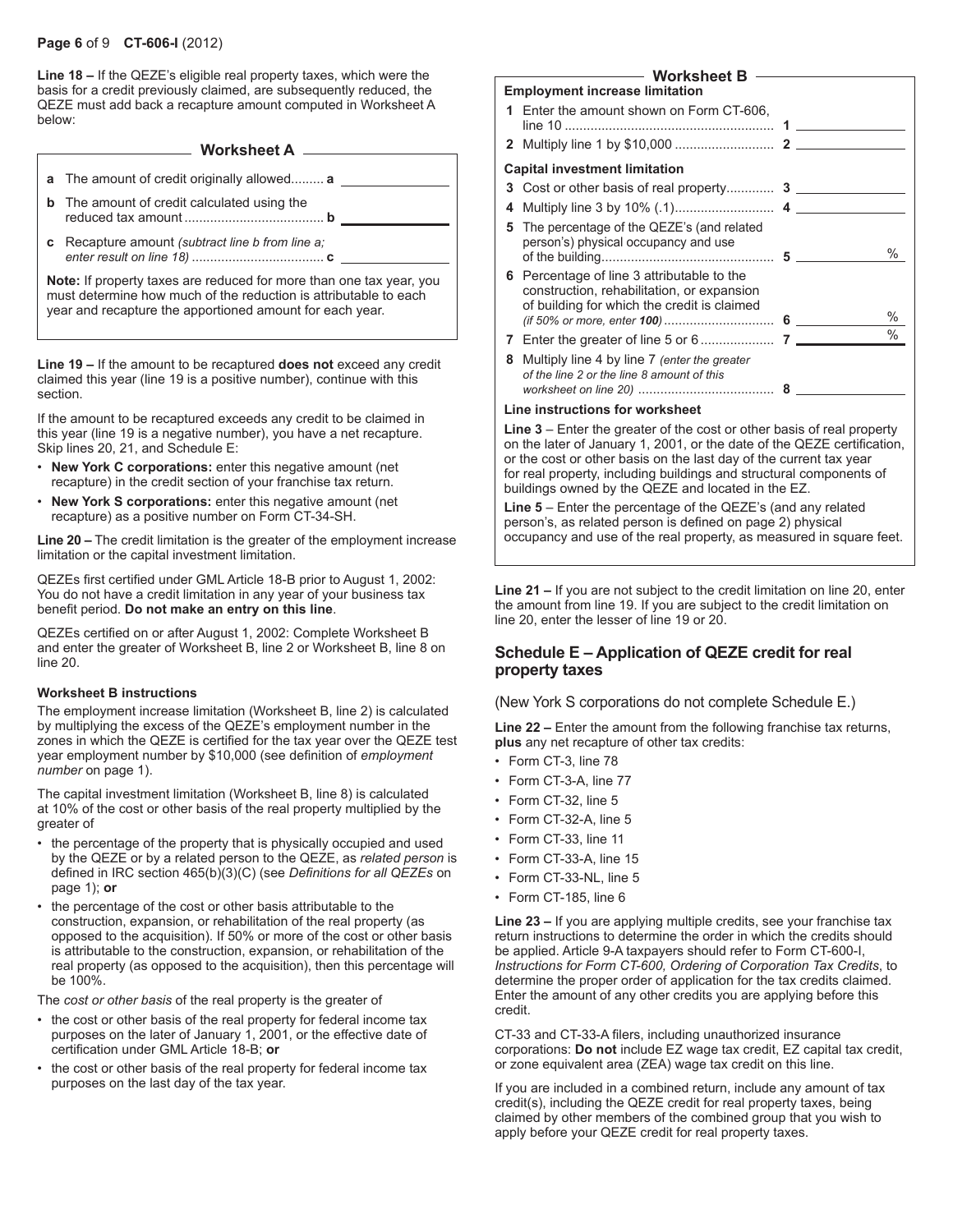**Lines 27, 29, and 30 –** On line 27, enter the lesser of line 21 or line 26.

If your total credits from all sources are **\$2 million or less**, enter the amounts from lines 27, 29, and 30 on your franchise tax return.

If your total credits from all sources are **more than \$2 million**, you may be subject to the temporary credit deferral. Complete lines 27, 29, and 30 but do not enter the amounts from lines 27, 29, and 30 on your franchise tax return. See Form CT-500 to determine the proper amounts to enter on your franchise tax return.

## **Schedule G – Valid business purpose for QEZEs first certified prior to August 1, 2002**

If the QEZE was first certified prior to August 1, 2002, and the base period is zero years or the employment number is zero in the base period, and the QEZE is similar in ownership and operation to an existing or previously existing New York State taxpayer, the QEZE must have been formed for a valid business purpose to continue qualifying for QEZE benefits. If applicable, mark an *X* in the box and attach a notarized statement describing how your QEZE meets this test (see definition of *valid business purpose* on page 4).

# **Section 2 – For QEZEs first certified on or after April 1, 2005**

Complete Section 2 **only** if (1) the QEZE is first certified **on or after**  April 1, 2005, or (2) the QEZE was first certified between August 1, 2002, and March 31, 2005, and its operations are conducted on real property subject to a BCA executed prior to January 1, 2006. Do not complete Section 1.

## **Eligibility for QEZEs first certified on or after April 1, 2005**

A business enterprise that is first certified as eligible to receive benefits under GML Article 18‑B on or after April 1, 2005, and prior to July 1, 2010, or a business enterprise first certified between August 1, 2002, and March 31, 2005, whose operations are conducted on real property subject to a brownfield site cleanup agreement executed prior to January 1, 2006, is a QEZE during its business tax benefit period if in those tax years the business enterprise meets the annual employment test. Owners of qualified investment projects and significant capital investment projects may qualify for an extended *business tax benefit period* (see definition below).

## **Schedule H – Employment test for QEZEs first certified on or after April 1, 2005**

Complete Schedule H to determine if you meet the annual employment test. If you marked *No* on either line 33 or line 36, you **do not** qualify for the QEZE credit for real property taxes for the current tax year. **Do not** complete the rest of this form **unless** you are required to recapture QEZE real property tax credit from a prior year.

Refer to *Definitions for all QEZEs* on page 1 when computing the employment test.

The *employment test* will be met for a tax year if the business enterprise's employment number in all EZs, whether the business enterprise is certified there or not, exceeds its employment number in all EZs in the base period; and the business enterprise's employment number in New York State for the tax year exceeds its employment number in New York State in the base period. For information as to whether your business enterprise has employees in an EZ in which your business enterprise is not certified, you may contact ESD. CEEs (as defined in GML section 959-b) will determine whether the employment test is met by comparing their employment number in New York State for the current tax year to their employment number in New York State in their base period.

There are additional employment test requirements for businesses with a base period of zero years or zero employment in the base period. See additional instructions on page 8.

If there is a change in zone boundaries or if the QEZE is in a newly designated zone, the QEZE will compute its employment test as if the boundaries of the revised or newly designated zone existed during its

base period and test year. If a business moves to a location that later becomes part of an EZ, the employment number is computed as if the business were located in the zone during its base period and test year.

If a business relocates to an EZ from a business incubator facility operated by a municipality or by a public or private not-for-profit entity, the QEZE will compute its employment test as if it were located in the EZ during the base period. A *business incubator facility* provides business support services or space, or both, to newly established enterprises.

*Base period* is the four tax years immediately preceding the tax year in which the QEZE was first certified under GML Article 18-B for QEZEs first certified on or after April 1, 2005. If the business enterprise has fewer than the four such years, then the base period is the smaller set of years. If you are a business enterprise in your first tax year of doing business in New York State, your base period is zero years.

*Development zone (DZ) employment increase factor* (see Form CT-606, Schedule J) is an amount that cannot exceed 1.0, based on the QEZE's net new employees.

*Business tax benefit period* means the 10 tax years beginning with the tax year in which the QEZE's first date of certification occurs. However, the business tax benefit period is 15 years for a QEZE that was first certified between August 1, 2002, and March 31, 2005, and whose operations are conducted on real property subject to a brownfield site cleanup agreement executed prior to January 1, 2006.

Owners of qualified investment projects (as defined under GML section 957(s)) that have been approved by the Commissioner of Economic Development will be allowed an additional business tax benefit period of ten years for purposes of the QEZE credit for real property taxes. For these owners, the business tax benefit period is extended to include an additional ten tax years starting with the tax year in which the business enterprise's benefit period commencement date occurs (but only for those years in which the employment test is met).

The benefit period commencement date is determined by an election made by the business enterprise on its report for the tax year which includes the date of certification of the business enterprise at the location of the qualified investment project. The business enterprise can elect either (A) the business enterprise's date of certification under GML Article 18-B at the location of the qualified investment project or (B) the date when property constituting a qualified investment project is first placed in service. If you choose to make the election under B, attach a statement. If no election is made, the benefit period commencement date will be A as described above.

If a QEZE that is an owner of a qualified investment project is also approved by the Commissioner of Economic Development as the owner of a significant capital investment project (as defined under GML section 957(t)), the business tax benefit period is increased to include an additional ten tax years beginning with the tax year in which the significant capital investment project is placed in service. The property must be placed in service during the business enterprise's business tax benefit period as described above.

If a QEZE is an owner of a qualified investment project, a significant capital investment project, or both, the business tax benefit period may extend beyond ten years.

A *development zone (DZ)* is an EZ designated by ESD, usually located within a county.

An *investment zone (IZ)* is an EZ designated by ESD based on census tract statistics or location in a municipality. CEEs are considered to be located in an IZ.

*Manufacturer* means a taxpayer that during the tax year is principally engaged in the production of goods by manufacturing, processing, assembling, refining, mining, extracting, farming, agriculture, horticulture, floriculture, viticulture, or commercial fishing, or a business engaged in emerging technologies under Public Authorities Law section 3102(e).

A QEZE's *net new employees* equal the QEZE's current year employment number in the EZ(s) in which it is certified for the tax year less the QEZE's employment number in such EZ(s) in the base period.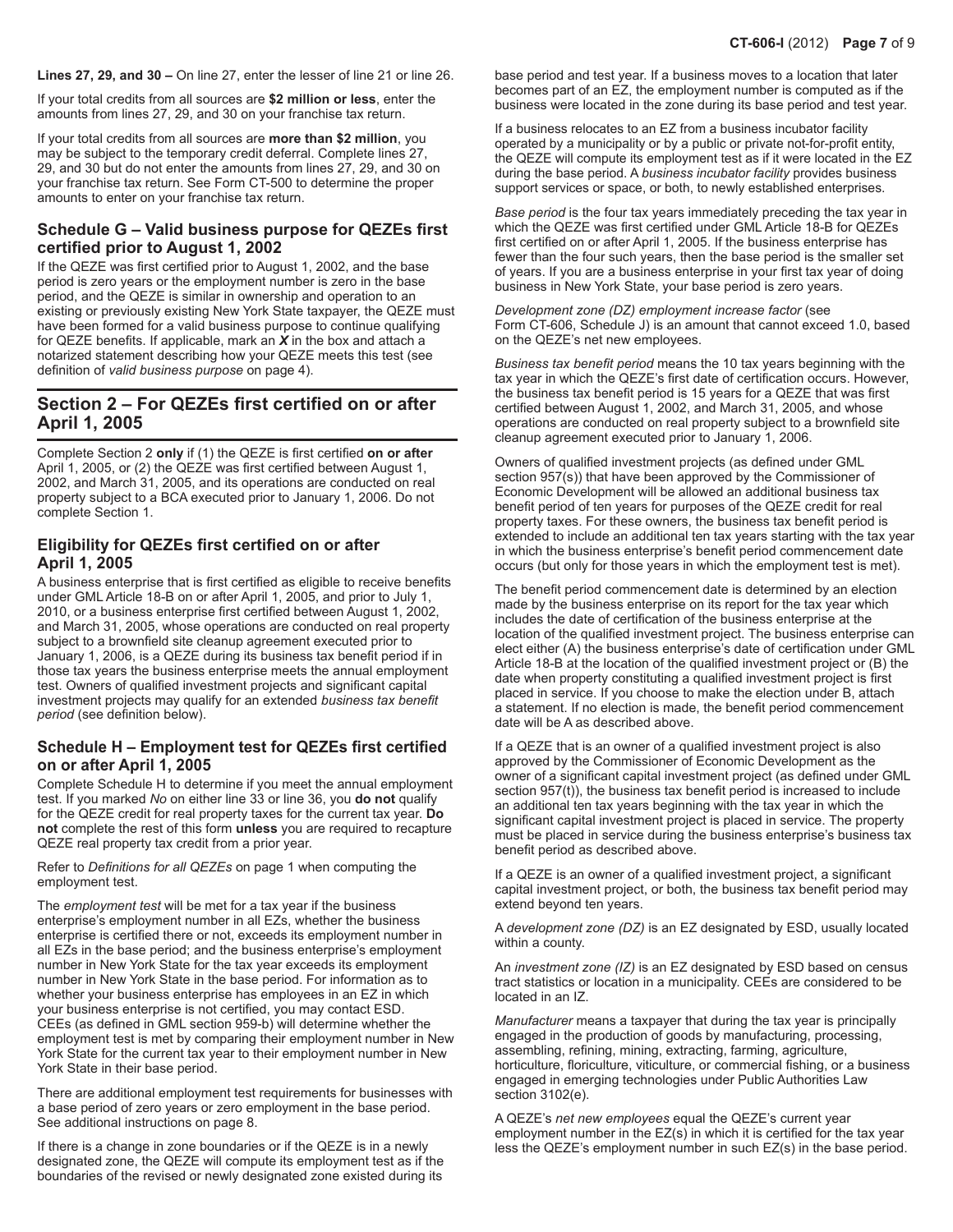#### **Additional employment test requirements for businesses with a base period of zero years or zero employment in the base period**

For a business enterprise first **certified on or after April 1, 2005**, if the base period is zero years or the base period employment is zero and the employment number in the zone is greater than zero in a tax year, the enterprise meets the employment test **only** if the enterprise qualifies as a new business.

*New business* means any business entity, except one that is substantially similar in operation and in ownership to a business entity taxable, or previously taxable, under Tax Law, Article 9, section 183, 184, 185, or 186; Article 9-A, 32, or 33; former Article 23 (or that would have been subject to Article 23 as this article was in effect January 1, 1980); or the income (or losses) of which is (or was) included under Article 22.

A business enterprise that is approved by the Commissioner of Economic Development as the owner of a qualified investment project or a significant capital investment project will be considered a new business for purposes of the QEZE credit for real property taxes if:

- it has a base period of zero years;
- it has placed property (or a project that includes such property) in service which comprises the qualified investment project or significant investment project; and
- it is certified by December 31, 2007.

For tax years beginning on or after January 1, 2005, a business that is identical in ownership and operation to an existing taxpayer will meet the new business test if the businesses are operating in different counties in the state. The new business **must use the remaining business tax benefit period** of the existing identical taxpayer.

#### **Part 1 – EZ employment**

Compute your employment number within all EZs, whether certified in all zones or not, for the current tax year and the four‑year base period. When computing this number, first exclude all employees who were not employed by the QEZE for at least one-half of the tax year. CEEs do not complete Part 1. Complete Part 2 only.

For purposes of these instructions, all references to *current tax year*  mean the tax year covered by this claim.

**Line 31 –** For each date specified of the current tax year, enter the number of full-time employees, excluding general executive officers, located within any EZ whether the QEZE is certified in the EZ or not. Divide the total number of full-time EZ employees for the current tax year by the number of the dates occurring during the current tax year (even if you had no employees on those dates) to obtain the current tax year employment number. Make no entries for any dates that did not occur during your tax year. Do not include those dates in the calculation.

**Line 32 –** For each date specified in the base period, enter the number of full-time employees, excluding general executive officers, located within any EZ whether the QEZE is certified in the EZ or not. Divide the total number of full-time EZ employees for each date specified in the four-year base period by the number of dates occurring during the four-year base period (even if you had no employees on those dates) to obtain the base period employment number. Make no entries for any dates prior to the date you began business in New York, and do not include those dates in the calculation.

**Example:** *A QEZE that is a calendar-year filer begins business in New York on April 1, 2004, and is first certified on June 1, 2005. The base period is April 1, 2004 - December 31, 2004, a short tax year. Since March 31, 2004, does not occur during this enterprise's base period, no entry is made for this date. The QEZE has no employees on* 

*June 30, 2004. It hires three employees on July 1, 2004. The QEZE will compute its total number of full‑time employees within all EZs in the base period as follows:*

| Base period<br>employment number |                                                                       | Tax year ending<br>$(mm-vv)$ | Mar 31 | June $30$ | Sept 30 | Dec 31 | Total |
|----------------------------------|-----------------------------------------------------------------------|------------------------------|--------|-----------|---------|--------|-------|
| a                                | Number in base year 1                                                 | $12 - 04$                    |        |           |         | 3      | 6     |
| b                                | Number in base year 2                                                 |                              |        |           |         |        |       |
| C                                | Number in base year 3                                                 |                              |        |           |         |        |       |
| d                                | Number in base year 4                                                 |                              |        |           |         |        |       |
| e                                | Total number of full-time employees within all EZs in the base period |                              |        |           |         |        | 6     |

*In this example, the employment number within all EZs in the base period is 2 (six divided by three) because the QEZE divides the total number of full-time EZ employees by the number of dates that occurred in the QEZE's base period. The base period in this instance was one short tax year.*

**Line 33 –** The EZ current tax year employment number (line 31) must exceed the EZ base period employment number (line 32) to qualify for the QEZE credit for real property taxes. If you marked *No,* you **do not** qualify for this credit. **Do not** complete the rest of this form **unless** you are required to recapture QEZE real property tax credit from a prior year. **Exception:** CEEs use Part 2 only.

# **Part 2 – New York State employment**

Complete Part 2 in the same manner as you completed Part 1; however, include all employees within New York State, including those in EZs. When computing this number, first exclude all employees who were not employed by the QEZE for at least one-half of the tax year.

**Line 36 –** The current tax year employment number in New York State (line 34) must exceed the base period employment number in New York State (line 35) to qualify for the QEZE credit for real property taxes. If you marked *No,* you **do not** qualify for this credit. **Do not** complete the rest of this form **unless** you are required to recapture the QEZE credit for real property taxes from a prior year.

# **Schedule I – Computation of net new employment**

**Lines 37 and 38 –** Include on these lines the current year and base period employment numbers only for the EZs in which you are certified. If you have employees only in EZs for which you are certified, your current tax year employment number will be the same as the number computed on line 31, and your base period employment number will be the same as the number computed on line 32.

However, if you have employees in EZs in which you are not certified, you must recalculate your employment numbers for lines 37 and 38 excluding those employees working in EZs in which you are not certified.

**Note:** CEEs enter the employment number on line 34 for line 37, and enter the employment number on line 35 for line 38.

# **Schedule K – Employee information**

**Line 41 –** Wages, health, and retirement benefits **do not** include social security payments, supplemental social security payments, withholding tax payments, or unemployment tax payments. **Do not** include wages of general executive officers. Wages are those reported on federal Form W-2. Health benefits include the employer contribution for insurance payments. Retirement benefits include employer contributions to non-mandatory pension plans. **Do not** include wages, health, and retirement benefits in excess of \$40,000 for any employee.

**Column C –** Enter the name of the EZ in which the employee works. Indicate whether the EZ is an IZ or a DZ. CEEs: enter *IZ* after the zone name.

# **Schedule L – Computation of credit for QEZEs certified in development zones (DZs)**

If you are certified in one or more zones and any of those zones is a DZ, and you are not a manufacturer, complete Schedule L.